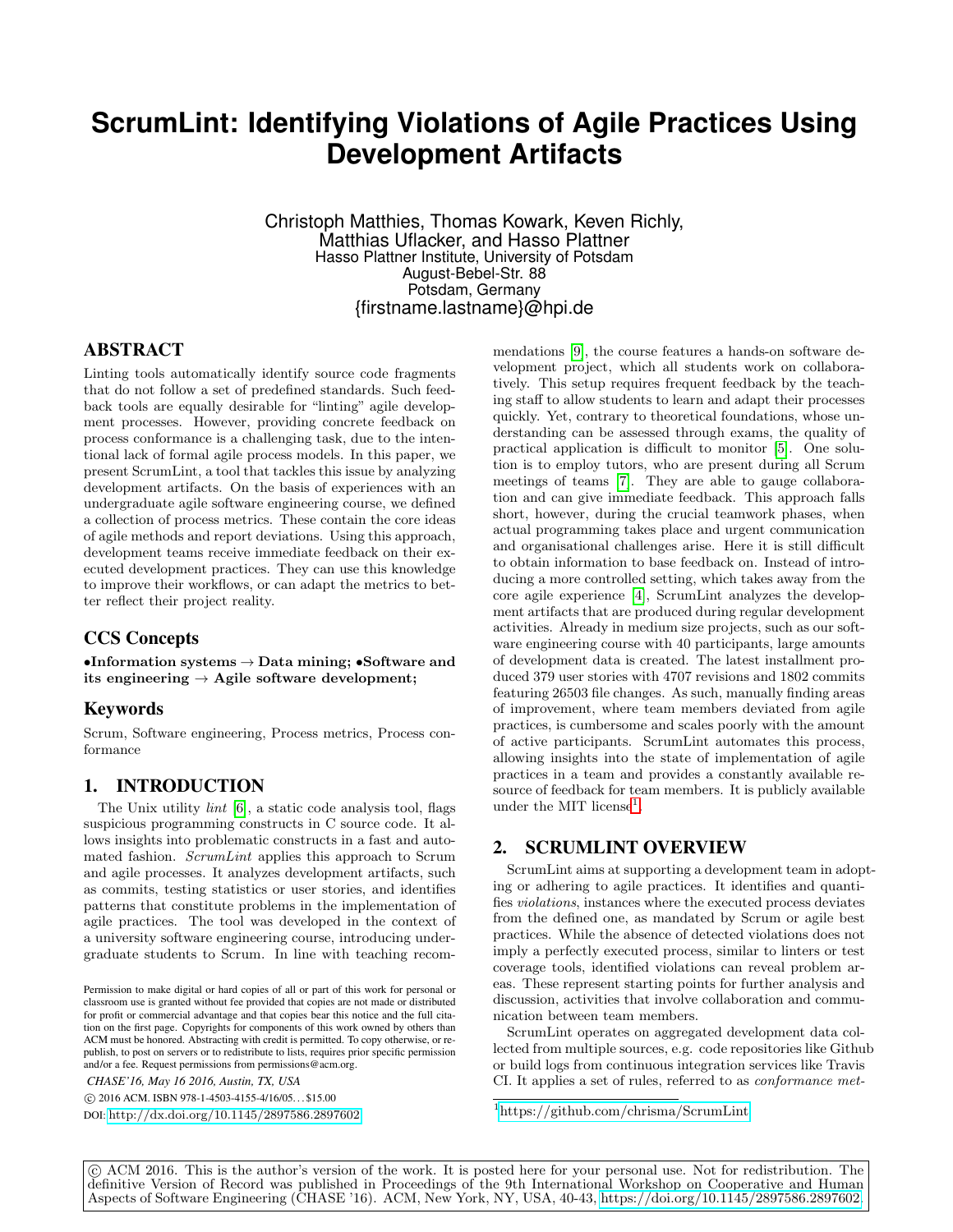rics, to this data. These metrics include information about the agile practices that are measured, as well as the specifics of how to measure and evaluate deviations. We derived metrics from best practices and experiences based on running our software engineering course over the last five years, as well as literature [\[8\]](#page-3-5). The main challenge lies in defining and formalizing the conformance metrics, the associated agile practices and the patterns that point to a violation.

#### 2.1 Conformance Metric Lifecycle

We adapted Zazworka et al's. [\[10\]](#page-3-6) model of process nonconformance as a basis for detecting process violations (see Figure [1\)](#page-1-0).



Figure 1: The conformance metric lifecycle.

It is an iterative approach that demands that metrics continually undergo "improvement" steps to make sure they stay relevant to the project's changing context. After a set of metrics and associated agile practices is defined, they are executed on the collected data, producing a list of violations. The context of these violations needs to be assessed in order to determine the best cause of action. For example, the changeset of a commit can be inspected to determine whether the connected violation is a false positive (which requires a change in the metric), or a true positive (which requires a change in process execution). The desired changes to the system and the executed process are applied and the cycle begins anew.

#### 2.2 Result Presentation

As ScrumLint is web-based, the output presented to users is a web page containing the identified violations and their details. These are organized into categories, giving an overview of what process areas require attention. Identified violations are visualised using line and radar charts, and a score, reflecting the severity of violations, is assigned to each metric. These individual scores are aggregated into an overall ScrumLint score, which represents the severity of all violations of agile processes in a team for a sprint. It allows comparing teams' process conformance against each other and over iterations (see Figure [3a](#page-3-7)). A perfect score indicates that no violations were found while a low one indicates that the defined practices were rarely followed. A screenshot of

ScrumLint showing a team overview page is given in Figure [2.](#page-1-1)

| ScrumLint<br>$\times$                                                                                       | $=$ $ e $ x |
|-------------------------------------------------------------------------------------------------------------|-------------|
| $\rightarrow$ 0 0                                                                                           | $\equiv$    |
| Sprint 4<br>t.7 Compare teams in Sprint 4<br>Sprint 3<br>Sprint 1<br>Sprint 2                               |             |
| Team A<br><b>Team B</b><br>Team D<br>Team C<br><b>Team E</b>                                                |             |
| Developer Productivity<br>ScrumLint score of<br>event-und-raumplanung:<br>Backlog<br><b>Teaching scores</b> |             |
| Maintenance<br>87.24/100                                                                                    |             |
| <b>XP Practices</b><br>90<br>85<br>80<br>75                                                                 |             |
| 70<br>65<br>60<br>Sprint 1<br>Sprint 2<br>Sprint 3<br>Sprint 4                                              |             |
| Details How the score is calculated                                                                         |             |
| XP Practices (79.1)                                                                                         |             |
| 75.8/100 Personal Code Ownership                                                                            | s           |
| 76/100 Scary Monster Stories                                                                                | ÿ.          |

<span id="page-1-1"></span>Figure 2: Screenshot showing the development of the ScrumLint score for a team.

#### 2.3 Related Approaches

With the presented approach, ScrumLint is in line with recent similar tools, such as SQA-Mashup [\[2\]](#page-3-8) or Microsoft CodeFlow Analytics [\[1\]](#page-3-9). These also aim at providing easyto-grasp overviews of potential problems in software engineering processes and allow their users to zoom in on concrete artefacts. ScrumLint's main contribution, however, is that it is the first tool that aims to capture the core aspects of agile processes, in particular Scrum, and support teams beyond the standard agile metrics, such as Burndown charts and velocity calculation.

## <span id="page-1-0"></span>3. USE CASE

In an agile development team, all team members should strive to adhere to agile practices. A role in every team that is especially concerned with this is the Scrum Master (SM). The SM is tasked with supporting her team, removing blockers, and suggesting improvements to the process. She participates in development activities and has insights into how well her team is doing. However, she does not have knowledge of how her team's implementation of Scrum compares to the other teams in the project. This is of interest in order to find those areas of the process that other teams fared better and where there is learning potential.

This is a prime example where ScrumLint can be employed. It can support the SM in the following tasks:

Identify category. The SM starts research by visiting the team comparison view. Its radar chart compares all teams by category scores (see Figure [3a](#page-3-7)). The SM is able to identify categories where her team scored significantly higher or lower compared to other teams. Scoring lower might indicate a problem, while scoring higher could mean the team tried something new that is useful to other teams as well. The SM notices that her Team scored lower than other teams in the Backlog Maintenance category.

Identify metric. Next, the SM heads to the detail section of the team-centric view for the last sprint (see Figure [2\)](#page-1-1). Here, all categories and the metrics within, are listed,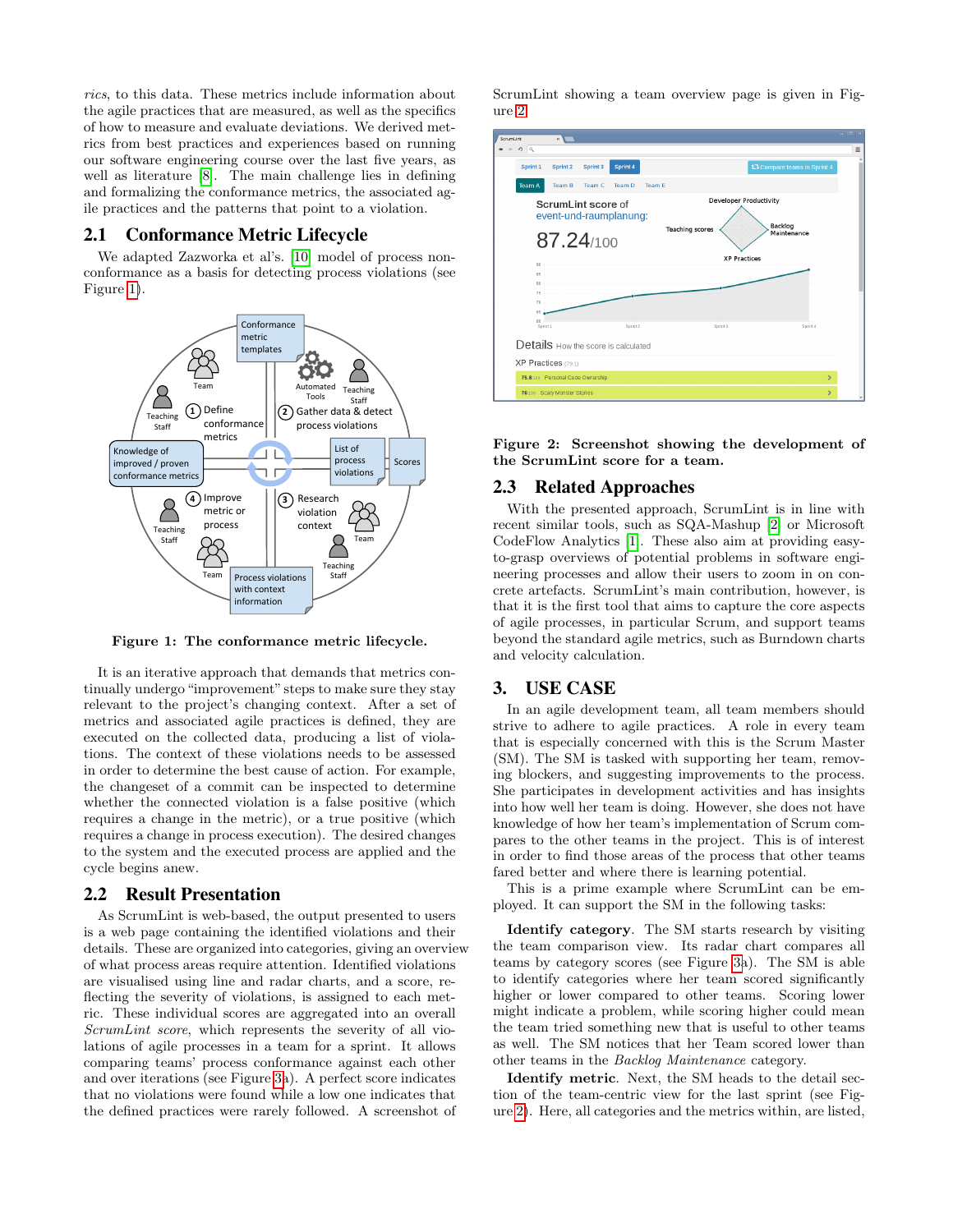sorted by metric scores (see Figure [3b](#page-3-7),c). She selects the metric at the top of the Backlog Maintenance section, The Neverending Story, which received the lowest score in this category.

Identify artifacts, research context. The details of user stories that were in the last sprint backlog as well as in the two previous ones, are presented. By following the links, the SM is led to the concrete story on Github and reads its details.

Enact improvements. Judging from the posted comments and the size of the user story, she concludes that the story is too large to be completed by the team in one iteration. She attends the next Scrum meeting, pointing out the identified stories to the assembled team and consulting with them on improving the executed process on the basis of the concrete data. Furthermore, teams that did well on this metric can be involved to find out what has worked well for them, e.g. splitting user stories by the create, read, update and delete aspects. With the knowledge of what concrete issues should be tackled and the ability to track metrics during the sprint, the team can improve their process in the next iteration.

# 4. ARCHITECTURE

ScrumLint is written in Python using the Django framework (see Figure [4\)](#page-2-0). It implements models for conformance metrics and calculates them based on development artifacts, which are stored in a Neo4j graph database. Results of metrics are cached within the application and are updated in configurable intervals.



Figure 4: FMC block diagram of the architecture of ScrumLint.

#### 4.1 Data Collection

Collection and storage of development artifacts are separated from ScrumLint, in order to simplify its reuse in different collaboration infrastructures. Currently, development artifacts from Github (commits, milestones, issues) as well as test run statistics and complexity measures for each commit are collected and written to the graph database. Furthermore, information on sprints and the composition development teams are extracted from Github. We employ a custom solution for this task, but standard solutions such as SonarQube [\[3\]](#page-3-10) could easily be adapted. Adding additional data sources involves creating a new importer that has knowledge of how to the source data is connected with the existing data and that is able to write it to the database. Conformance metrics can then take advantage of the newly available data.

#### 4.2 Conformance Metrics

Currently, the system includes ten different conformance metrics, in the categories "XP Practices", "Backlog Maintenance" and "Developer Productivity". These measure details

<span id="page-2-1"></span>Table 1: Conformance metrics of the Backlog Maintenance category.

| Name            | Summary                            |
|-----------------|------------------------------------|
| The Neverending | User Stories in multiple backlogs. |
| Story           |                                    |
| Monster Stories | Unusually large User Stories.      |
| Lottie and Lisa | Suspected duplicate User Stories.  |

<span id="page-2-3"></span>Table 2: Excerpt of "The Neverending Story" conformance metric.

| <b>Name:</b> The Neverending Story                                        |  |  |
|---------------------------------------------------------------------------|--|--|
| <b>Category:</b> Backlog Maintenance                                      |  |  |
| <b>Severity: High</b>                                                     |  |  |
| Data source: User story tracker                                           |  |  |
| <b>Description:</b> Ideally, a sprint backlog contains exactly            |  |  |
| as many user stories as the team can complete in the                      |  |  |
| iteration [Schwaber, $2013$ ]                                             |  |  |
| Query:                                                                    |  |  |
| MATCH (e:Event)-[:issue]-(i:Issue)-[:labels]-(l:Label)                    |  |  |
| WHERE e.event="milestoned" AND e.title IN $[\{$ sprint_list\}]            |  |  |
| AND l.name $=$ "{ $team$ }"                                               |  |  |
| WITH i, collect (DISTINCT e.milestone_title) as Sprints                   |  |  |
| WITH i, Sprints, length (Sprints) as InSprints                            |  |  |
| WHERE InSprints $\frac{1}{t}$ {threshold}                                 |  |  |
| RETURN i as Issues, InSprints, Sprints                                    |  |  |
| Rating function: $max(0, 100 - (\frac{\# violations}{\#totalUS} * 100 *)$ |  |  |
| $AvgInSprints)$ , where $#violations$ = amount of                         |  |  |
| query results, $\#totalUS =$ length of Sprint Backlog,                    |  |  |
| $AvgInSprints = average$ amount of sprint backlogs the                    |  |  |
| violations were in.                                                       |  |  |

<span id="page-2-0"></span>of the Scrum process that students had problems adopting in the last iterations of the course. Table [1](#page-2-1) gives an overview of the metrics of the Backlog Maintenance category. In order to execute a conformance metric, it must contain two main parts: a query that extracts the violation instances, and a rating function which calculates the corresponding score. Queries are defined using  $Cypher<sup>2</sup>$  $Cypher<sup>2</sup>$  $Cypher<sup>2</sup>$ , the query language used by Neo4j, and need to include placeholders for identification of sprints and, if necessary, teams. Thus, the system is able to run each query for all teams and sprints separately to calculate score changes over time. Table [2](#page-2-3) shows an example of the most important features of such a metric.

In order to add another metric, a new instance of a conformance metric is created and the necessary fields are filled.

Users can adapt queries to their own project setup through an administrative user interface. First, the severity of a metric, the factor that a single metric influences the overall score with, can be changed. Second, what pattern is extracted as a violation can be adapted by changing the database query directly. Third, the rating function that calculates a score from violations, can be adapted. For example, thresholds in the formula can be changed, or a new exponential model can replace a linear one, where a small increase in violations result in a drastically reduced score.

## 5. CONCLUSION

ScrumLint allows executing and visualizing a collection of conformance metrics for a given project. It explicitly

<span id="page-2-2"></span><sup>2</sup> <http://neo4j.com/docs/stable/cypher-query-lang.html>